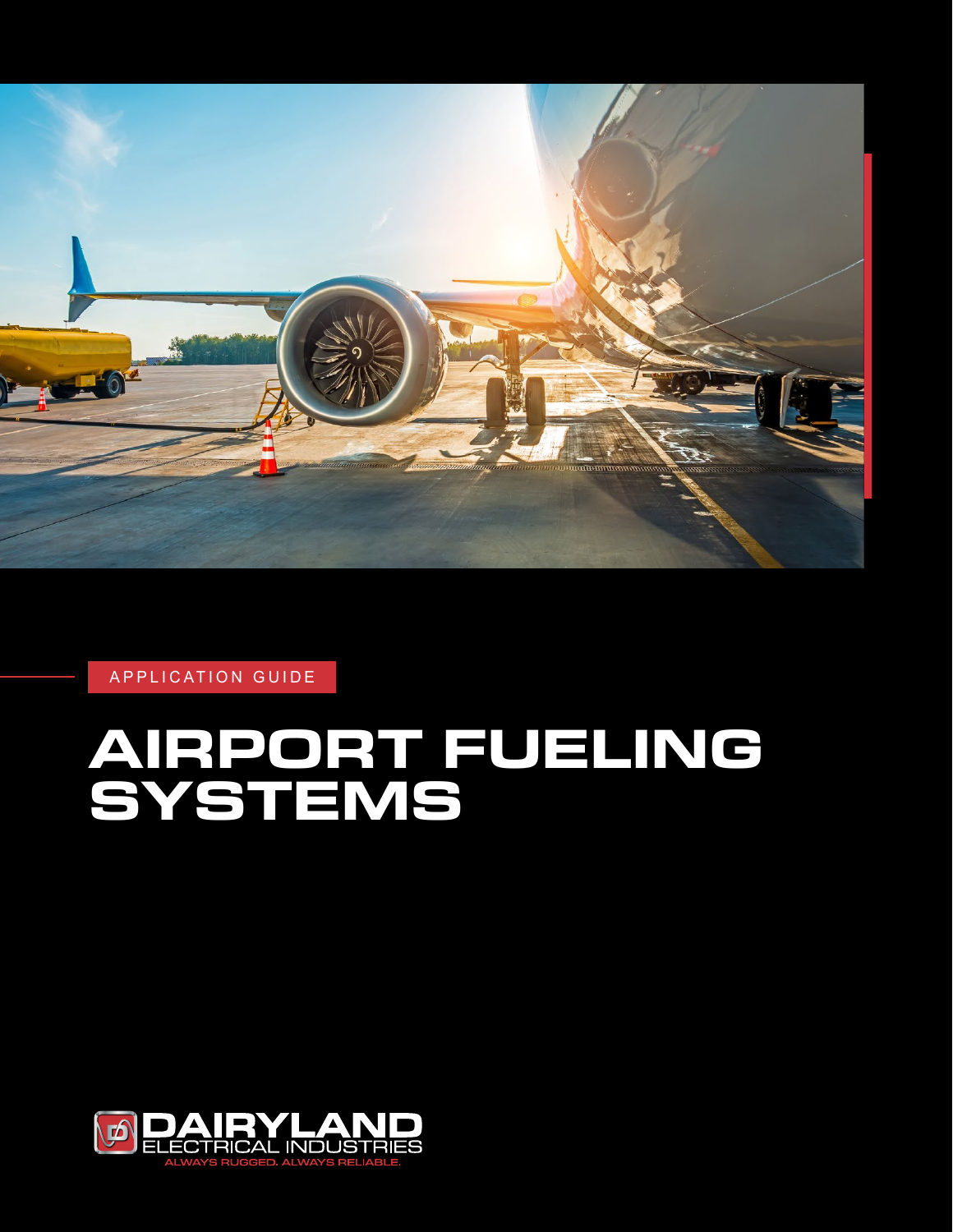# **PROBLEMS ENCOUNTERED ON FUELING SYSTEMS**

Airport fueling systems rely on an extensive network of tanks, piping, and electrical equipment to deliver jet fuel to the destination on the tarmac. Piping buried under substantial concrete cover represents a valuable asset to be protected against corrosion and damage. Cathodic protection (CP) is a key system applied to buried piping networks to minimize or prevent corrosion of the coated steel pipe, in an effort to extend the life of the system. Rectifiers and anode beds are typical components in CP systems that supply the needed DC current to provide protection on this isolated system. Isolation is achieved through the use of high resistance pipe coatings and electrical isolation joints at pipe flanges and electrical equipment.

Isolation assists in minimizing the cathodic protection current required and achieving the corrosion industry criteria for potentials. However, electrical isolation raises other operational and safety issues unless accompanied by a means of mitigating these risks. Isolation joints are subject to over-voltage stress and failure when exposed to AC faults and lightning events and can support static build-up. Lightning strikes and AC system faults can apply high voltage, which breaks down the joint insulation and can damage the steel flange and piping due to arcing and heating from excessive current flow. Protection against overvoltage conditions is needed on fueling systems to assure continued operation and minimizing personnel risks.

#### **SOLID-STATE OVER-VOLTAGE PROTECTION SOLUTIONS**

Overvoltage protection against both lightning and AC fault conditions is possible using appropriately selected and rated products, providing a defense for both equipment and personnel. Dairyland is the clear leader in solid-state protection for pipeline systems.

Various types of isolation joints are available in the market; however, most airport applications involve the bolted flange type. A Dairyland solid-state protection device connected across the isolation joint will limit the voltage to safe levels and provide a conduction path around the joint, protecting the insulation system. Dairyland devices switch into this protective mode during an electrical event and then automatically switch back into the OFF state to isolate the cathodic protection system.

Dairyland offers a large selection of products specifically designed to provide over-voltage protection for isolation joints in various markets. The solid-state Dairyland products offer numerous benefits over alternatives including: Fail-safe construction for assured safety grounding, maintenance-free operation, high ratings for AC fault current and lightning, safe turn-on (threshold) voltage level, and extensive third-party certification to safety codes. Dairyland is also known for outstanding technical support to aid clients in product selection.



# **SAFETY REGULATIONS CONCERNING ISOLATION JOINTS**

Various codes and regulations may apply to isolation joint protection. Below, several common scenarios involving fueling systems are summarized.

#### **Codes and Regulations in the United States Including Military Use**

Most fuel piping applications in the US involving an isolation joint occur in a classified hazardous location. Either the construction is already in a facility that has been classified as a hazardous location, or the presence of the isolation joint creates such a designation. Typically, the mere presence of an isolation joint creates a Class I, Division 2 area, unless already in a facility that has been classified as Division 1. Protection products must be selected to match or exceed the hazardous location classification of the site. Dairyland manufactures certified products for both Div 2 and Div 1 applications. This Class/Division certification is applicable in any jurisdiction that recognizes this classification system, even if outside the US. For example, Canada has harmonized standards with the US for Class/Div product certification. Other countries may also recognize products certified to this system.

Military airport facilities are constructed to the requirements of the Department of Defense UFGS standard 33 52 43.13 for aviation fuel piping, section 2.1.5.4 on isolating gasket kits and surge protector devices. Dairyland's OVP and OVP2 were designed to specifically meet this requirement and have been used extensively around the world on US military bases, or other locations where DOD specifications are applied.

#### **Codes and Regulations - International**

Numerous other countries do recognize and use products certified to the Class/Division system. In foreign locations with a US military presence, often the above DOD specification will be applied.

*Dairyland OVP connected across isolation joint*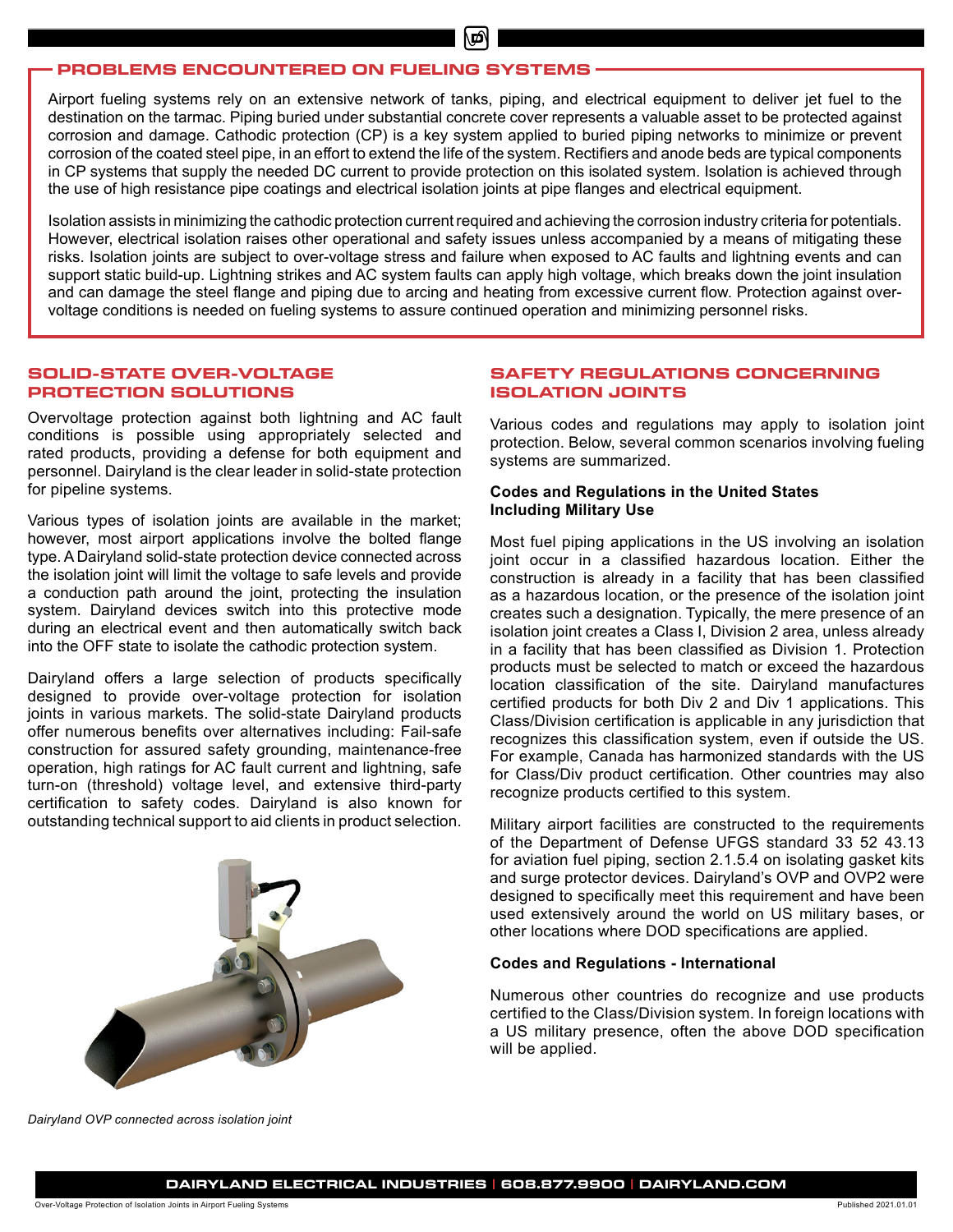Other international standards and systems that apply to isolation joint protection cover the following hazardous location schemes:

- ATEX for European (EU) application
- IECEx for extensive world-wide use
- EAC EurAsian Conformity, covering countries in the Eurasian Economic Union

Dairyland products meet all of these requirements, although it must be noted that some certification systems, namely EAC, require a product purchased specifically for such application, due to the unique requirements. Consult the Dairyland website for detailed product and application information on these and other codes and regulations covered.

# **Why Not Use an Arrester?**

Users may be aware of spark gap arresters marketed to address over-voltage concerns on isolation joints. Lightning arresters, including spark gap devices, have serious shortcomings compared to solid-state overvoltage protection devices and are not recommended for fueling system protection. The major considerations are summarized below.

# Fail-Safe Construction

Dairyland devices are considered "fail-safe" and certified as such. If exposed to fault current values beyond their already high ratings, Dairyland devices will always fail safely and uneventfully in the shorted mode (fail as a dead-short), bonding the two points together for safety. This assures that over-voltage conditions will be addressed – whether the product is working or failed. (Failures are exceedingly rare due to the high energy capability of the products.) A gapped arrester has an open gap, which will always remain an open gap. If the arrester were to fail, it would be as an open circuit. After failure, an arrester provides no over-voltage protection and a potential safety hazard is created, as voltage can rise to unsafe levels. Where manufacturers have attempted to match Dairyland fail-safe characteristics, such arresters do not have energy capability to enable an assured failed-shorted result, as outlined in the next point.

# AC Fault Current

By design, Dairyland devices have the ability and ratings to handle AC fault current, with published and tested rating data to assure long-lasting performance. Devices such as gapped arresters do not have published AC fault ratings (or have minimal ratings relative to the exposure) as they are not intended for such faults, which can result in failure.

# Low Threshold Voltage

Dairyland devices have a low threshold voltage, typically 2 or 3V, and begin voltage clamping just above the blocking threshold voltage of the device. This assures that overvoltages will be clamped to the lowest levels, providing a significant advantage for personnel safety and for applications such as isolation joint protection. Arresters typically conduct at hundreds to low thousands of volts, when considering both lightning and AC fault conditions.

# Lightning Capabilities

Dairyland devices will handle 75,000A or 100,000A (depending on model selected) of lightning surge current. The device goes into conduction at a much lower voltage than a gapped arrester, keeping the voltage across the isolation flange to a low value. For lightning surge conditions, after initial conduction at the several volt threshold, the voltage across the device is approximately 100V, including inductive effects. The voltage allowed across a gapped arrester, in comparison, will reach unsafe levels prior to conduction, exposing personnel and equipment to this voltage until the device fires.

#### Lifetime

Gapped arresters involve arcing between contacts, which results in a lifetime limitation related to the number of events and the energy involved. Erosion of arrester contacts results in diminishing performance over time, eventually resulting in failure. Dairyland devices utilize solid-state construction with no arcing, hence the device does not have a lifetime limitation for electrical events within the product ratings.

# **DAIRYLAND PRODUCT SELECTION**

Guidelines for selecting a protective product for isolation joints are as follows.

# **Electrical Ratings**

# Induced AC

Airport settings are generally presumed to not have AC induction on piping, which is caused by current flow on nearby power lines. AC induction more typically is present on pipelines in a common right-of-way with overhead power transmission lines – a condition not expected at airports. Dairyland OVP and OVP2 products would be misapplied if connected to pipelines with induced AC present. Contact Dairyland for application guidance if such conditions exist.

# **AC Fault Current**

The product AC-rms fault current rating should be selected above the expected site value. While users may not be aware of fault current exposure levels on site piping, past experience with this application has shown that a default 3.7kA AC-rms rated product will adequately address all typical conditions, unless other site data indicates that this value should be increased. Don't forget to select a conductor or attachment method that is also rated for this AC fault current. The Dairyland website contains guidance on relating conductor size to ampacity. Most typically, a Dairyland flange mounting kit, discussed below, addresses these issues.

#### Threshold Voltage

This voltage, measured between the product terminals, determines when the product changes from blocking DC to full conduction (switches ON) to provide over-voltage protection. Typical selection is the -2V to +2V rating, as these values exceed normal cathodic protection voltage present, and the symmetrical nature alleviates any issue with incorrect polarity upon installation.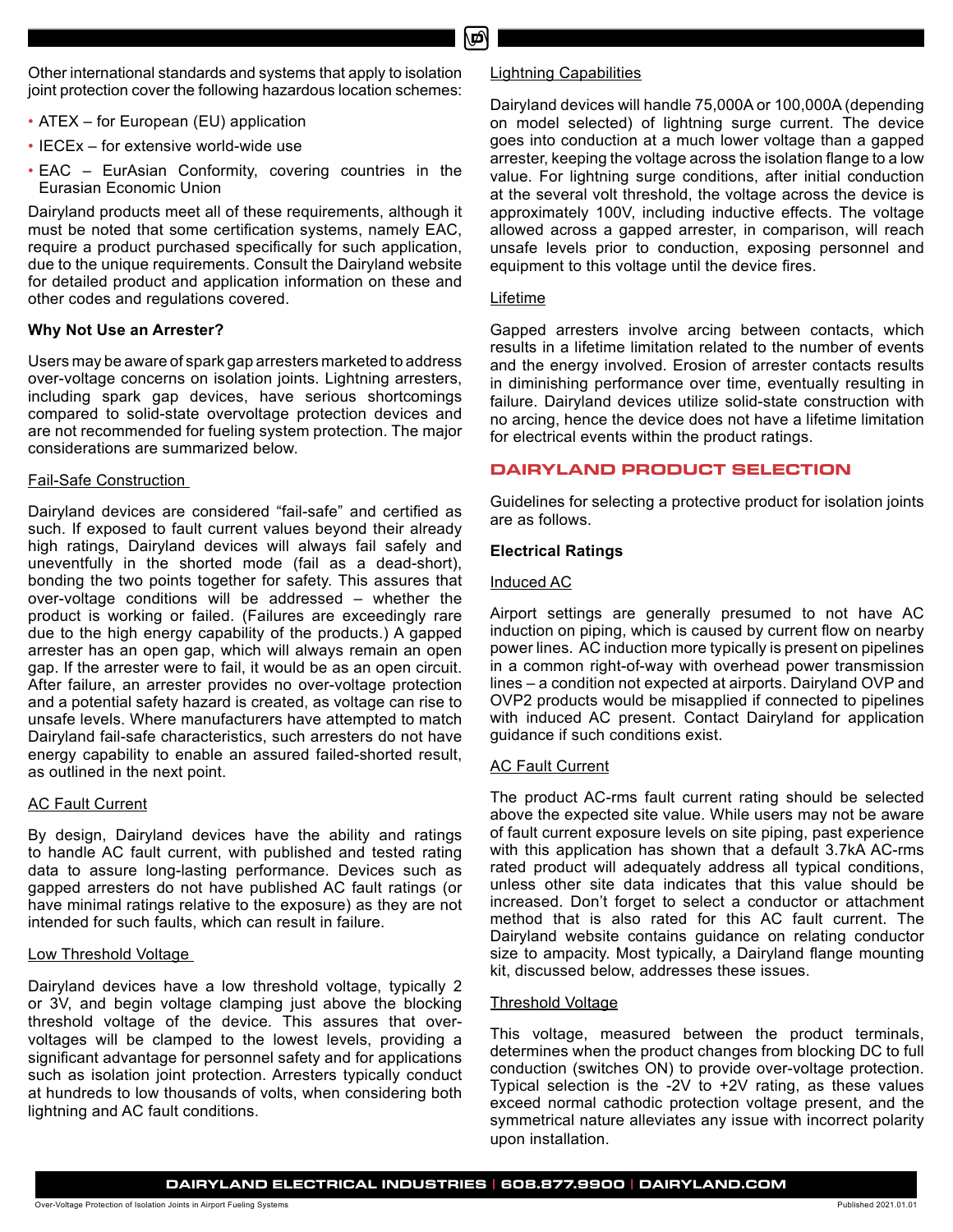# Lightning Current

Product families have a default value for lightning current capability, which is typically 100kA peak (8x20µs waveform).

# **Environmental Ratings**

#### Hazardous Location Classification

All Dairyland products for isolation joint application are certified for use in hazardous locations. To address world-wide use, products are certified to various international standards and have a Div 1 + Zone 1 rating, or a Div 2 + Zone 2 rating, which should be selected to match the classification of the specific installation point. If the location is "ordinary" (non-hazardous), then select a Div 2 + Zone 2 product by default. The Dairyland model OVP is certified for Div 1 and 2 as well as Zone 1 and 2, while the model OVP2 is certified for Div 2 and Zone 2. The typical Dairyland device includes all of the following certification schemes in one product: Class/Div, ATEX, and IECEx, making it applicable for numerous world-wide locations. A separate model addresses EAC certification. See product information for specific certifications and standards that apply.

#### Environmental and Water Ingress

Product placement should be very near the isolation joint, in order to minimize conductor length (see discussion below). This is typically accomplished by Dairyland supplying an appropriate flange mounting kit with the protection device. While most aviation fueling flange sites will be above grade, only requiring a NEMA 4X product, Dairyland recommends the models OVP and OVP2, both rated NEMA 6P (IP68) to address above and below grade applications. Such devices are rated for submersion.

# **TYPICAL PRODUCT RECOMMENDATIONS**

In light of all considerations for aviation isolation joint protection, the following models are recommended for use:

• For Div 1 or Zone 1: Model OVP-2/2-3.7-100 and the FMFB mounting kit. Specify the ANSI flange class and diameter, or equivalent data.

• For Div 2 or Zone 2: Model OVP2-2/2-3.7-100 and the MTF mounting kit. Specify the ANSI flange class and diameter, or equivalent data.

• Note that the OVP ratings encompass the OVP2, and a user could standardize on the OVP to address all installations.

#### **INSTALLATION GUIDELINES**

#### **Connection Across Joint**

Joint insulation can only be confidently protected from overvoltage conditions by connection of a protective product directly across the joint. Dairyland flange mounting kits make this task convenient. Although less common with aviation fueling applications, on occasion clients propose to connect a device from one side of an isolation joint to a grounding system, assuming that this will prevent flashover of the insulation, however, for reasons related to conduction path length (see discussion below), protection is not guaranteed.

#### **Connections in Parallel**

Where multiple isolation joints are in parallel, all joints should be protected. Local protection of each joint addresses inductive voltage effects during lightning events.

#### **Other Comments**

Note that while isolation joints should be protected by a device connected directly across each, this does not necessarily reference either flange side to ground. Typically, via a series of isolation joints, each with a Dairyland over-voltage protection device, all pipeline segments will be bonded and grounded during an electrical event. This presumes that the piping at each end of the run is solidly bonded to the site grounding system. Assure that each piping segment is referenced to an adjacent segment via a Dairyland over-voltage protector or is solidly grounded if not cathodically protected.

# **Conductor length: A Primary Concern For Lightning Protection**

One very important installation guideline, independent of which product is selected to provide over-voltage protection, is as follows. When the primary concern is over-voltage protection from lightning, it is extremely important that the device be connected across the isolation joint with the shortest possible conductors, or with low inductance bus, for optimum protection. When lightning current flows in a conduction path, the inherent inductance of the conductor (or other conductive path or support) develops a large voltage, which appears between the two connection points. If this voltage is in excess of the insulation or coating strength, arcing will occur. This voltage can be up to approximately 3kV per foot (10kV per meter), depending on the lightning waveform, and it adds directly to the voltage drop that is developed across the terminals of the protective device selected. Dairyland devices have very low and safe threshold voltage settings and an inherently low inductance design. Therefore, under lightning conditions the resulting voltage across an isolation joint is almost exclusively the inductive voltage drop in the conductor or mounting system due to the fast-rising lightning waveform.

*Dairyland over-voltage protectors: OVP, OVP2*